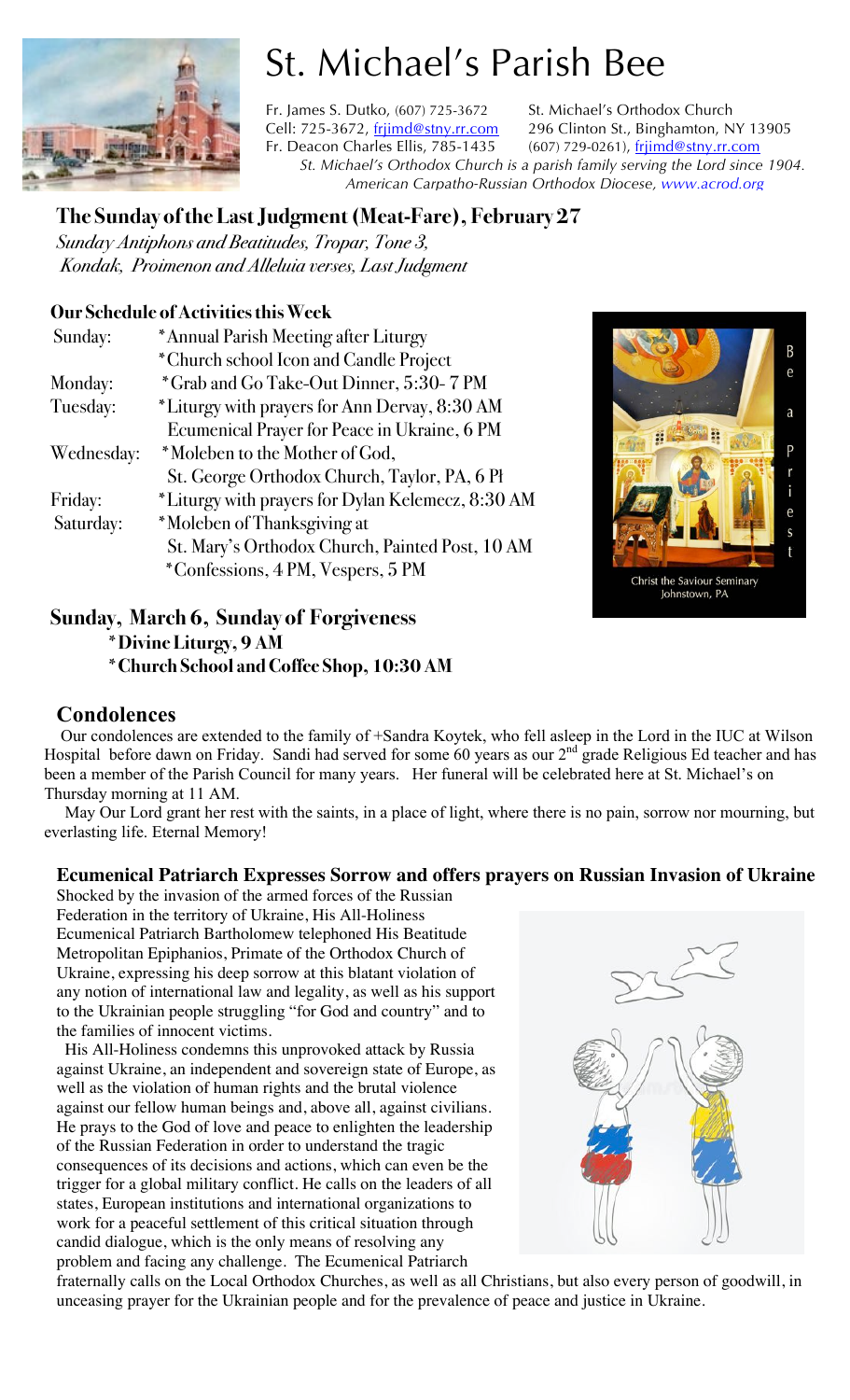### **Scripture Readings for the week of February 23rd**

| Sunday:                              | 1 Corinthians 8: 8-9:2    | St. Matthew 25: 31-48        |  |
|--------------------------------------|---------------------------|------------------------------|--|
|                                      | Monday: 3 John 1: 1-15    | St. Luke 19: 29-40, 22: 7-   |  |
| 39Tuesday: Jude 1: 1-10              |                           | St. Luke 22: 39-42, 45: 23:1 |  |
|                                      | Wednesday: Joel 21: 12-26 | Joel 3: 12-21                |  |
| Thursday:                            | Hebrews 7: 7-17           | St. Luke 2: 22-40            |  |
|                                      | Friday: Zechariah 8: 7-17 | Zechariah 8: 18-23           |  |
| Saturday:                            | Romans 14: 19-23          | <i>St. Matthew 6: 1-13</i>   |  |
| Sunday:                              | Romans 13: 11-14:4        | St. Mathew 6: 14-21          |  |
| Online daily readings: www.acrod.org |                           |                              |  |

### **Epistle Reading: 1 Corinthians 8:8-9:2**

But food does not commend us to God; for neither if we eat are we the better, nor if we do not eat are we the worse.

But beware lest somehow this liberty of yours become a stumbling block to those who are weak.

For if anyone sees you who have knowledge eating in an idol's temple, will not the conscience of him who is weak be emboldened to eat those things offered to idols?

And because of your knowledge shall the weak brother perish, for whom Christ died?

But when you thus sin against the brethren, and wound their weak conscience, you sin against Christ. Therefore, if food makes my brother stumble, I will never again eat meat, lest I make my brother stumble. Am I not an apostle? Am I not free? Have I not seen Jesus Christ our Lord? Are you not my work in the Lord?

If I am not an apostle to others, yet doubtless I am to you. For you are the seal of my apostleship in the Lord.

#### **Gospel Reading: Matthew 25:31-46**

 "When the Son of Man comes in His glory, and all the holy angels with Him, then He will sit on the throne of His glory.

 "All the nations will be gathered before Him, and He will separate them one from another, as a shepherd divides his sheep from the goats.

"And He will set the sheep on His right hand, but the goats on the left.

"Then the King will say to those on His right hand, 'Come, you blessed of My Father, inherit the kingdom prepared for you from the foundation of the world: 'for I was hungry and you gave Me food; I was thirsty and you gave Me drink; I was a stranger and you took Me in; 'I was naked and you clothed Me; I was sick and you visited Me; I was in prison and you came to Me.'

 "Then the righteous will answer Him, saying, 'Lord, when did we see You hungry and feed You, or thirsty and give You drink? 'When did we see You a stranger and take You in, or naked and clothe You? 'Or when did we see You sick, or in prison, and come to You?'

 "And the King will answer and say to them, 'Assuredly, I say to you, inasmuch as you did it to one of the least of these My brethren, you did it to Me.'

 "Then He will also say to those on the left hand, 'Depart from Me, you cursed, into the everlasting fire prepared for the devil and his angels: 'for I was hungry and you gave Me no food; I was thirsty and you gave Me no drink; 'I was a stranger and you did not take Me in, naked and you did not clothe Me, sick and in prison and you did not visit Me.'

 "Then they also will answer Him, saying, 'Lord, when did we see You hungry or thirsty or a stranger or naked or sick or in prison, and did not minister to You?'

 "Then He will answer them, saying, 'Assuredly, I say to you, inasmuch as you did not do it to one of the least of these, you did not do it to Me.'

"And these will go away into everlasting punishment, but the righteous into eternal life.

### Pirohi working Schedule for this 1<sup>st</sup> Week of our Lenten Pirohi Sale

| Tuesday, $4 \text{ pm} - 8 \text{ pm}$  | Prep potatoes, onions, haluski cabbage, butter, cheese  |
|-----------------------------------------|---------------------------------------------------------|
| Wednesday $9 \text{ am} - 3 \text{ pm}$ | Soup, Run machine for $480$ doz potato pirohi           |
| Thurs $2pm - 7pm$                       | Cook haluski, cook pirohi, pack and refrigerate (due to |
|                                         | Sandra Koytek funeral)                                  |
| Friday, 10 am $-4$ pm                   | Pick up Pirohi Orders                                   |

*Dare to Care! Be a Priest! The Harvest is Rich but the Laborers are Few! Pray for New Vocations To the Priesthood!*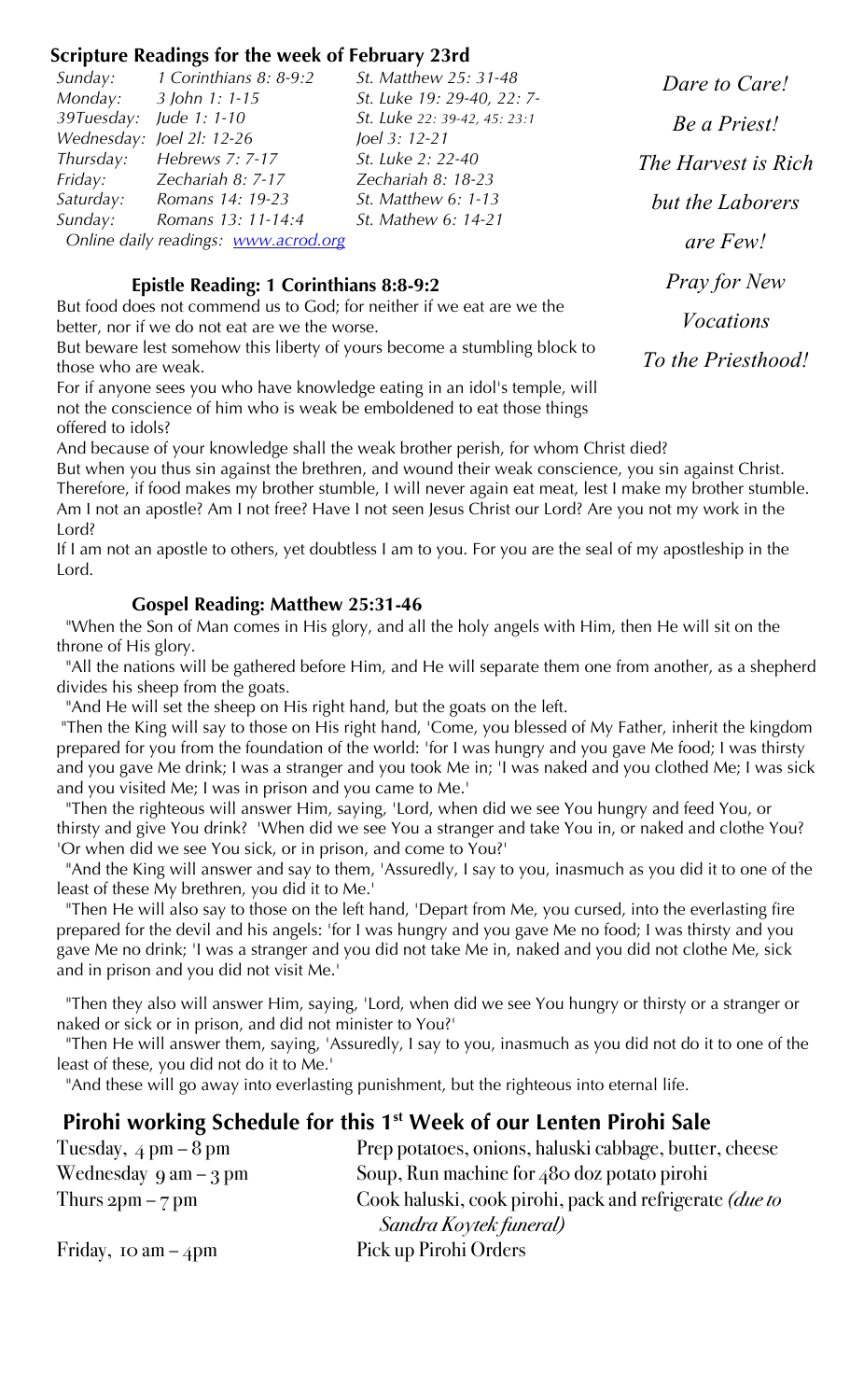### **Information for our Annual Parish Meeting Feb. 27!**

 Our annual meeting will take place on Sunday, today following Liturgy. Any parish member wishing to vote must be current through their 2021 financial obligations (\$175 per person) by the start of the meeting.

 The bylaws are clear that the annual parish meeting is to happen in February. The bylaws also state that to conduct parish business a quorum of 50 is needed. With COVID, here is the plan. Please only attend the parish meeting if you feel safe in doing so. Chairs will be spread out. Given current state mandates, masks need to be worn when not seated. Coffee and snacks will be served.

 The meeting will be kept as brief as possible. All presentation materials will be available two weeks prior by either picking up a package in the church office or sending an email to randymichaelmay@gmail.com and requesting an electronic version of the materials.

 At the meeting, presentations are not going to be made. The content is in the package. For each agenda item, discussion will be limited to 5 minutes. If there are no contested board positions and no nominations from the floor, the entire slate of new officers will be done with a single vote.

 The contact information for Randy May is phone number (607 621- 5113) and email randymichaelmay@gmail.com. Shellee May and Carole Paccio (607-725-2785) are now accepting names for nomination to the Church Board. There are two vacancies, Recording Secretary and Financial Secretary!

### **Proposed By-Law changes for 2022**

### **-------------------------------------------------------------------------------** Article VI Section 6 Current wording

At all meetings of the Congregation, the presence, at the commencement of such meetings, of fifty (50) people entitled to vote, shall be necessary and sufficient to constitute a quorum for the transaction of any business.

### Proposed wording

At all meetings of the Congregation, the presence, at the commencement of such meetings, of thirty-five (35) people entitled to vote, shall be necessary and sufficient to constitute a quorum for the transaction of any business.

Reason: During 2021 a quorum of 50 failed to be reached for the annual parish meeting and special parish meeting.

### **Young Adult Retreat March 25-27**

The American Carpatho-Russian Orthodox Diocese, the Greek Orthodox Metropolis of Pittsburgh Y2AM and the Ukrainian Orthodox Young Adult Office invite Young Adults ages 18- 35 to come retreat to Camp Nazareth from March 25-27, 2022 for a weekend with other Orthodox Young Adults from all jurisdictions.

 The theme of the weekend event is *Forming Christ-Centered Relationships,* and it will feature presentations by Fr. Chris and Khouria Sophia Shadid. The weekend event will be filled with learning, fun, fellowship, worship, and time for reflection and rejuvenation!

 Plan on attending and register now as spaces are limited! All Inclusive Registration Fee For Entire Weekend is \$95.00

Click Here To Register Online



March 25-27, 2022 **AT CAMP NAZARETH** 

Open to all jurisdictions ages 18-35





With Guest Speakers: Fr. Chris and Kh. Sophia Shadid

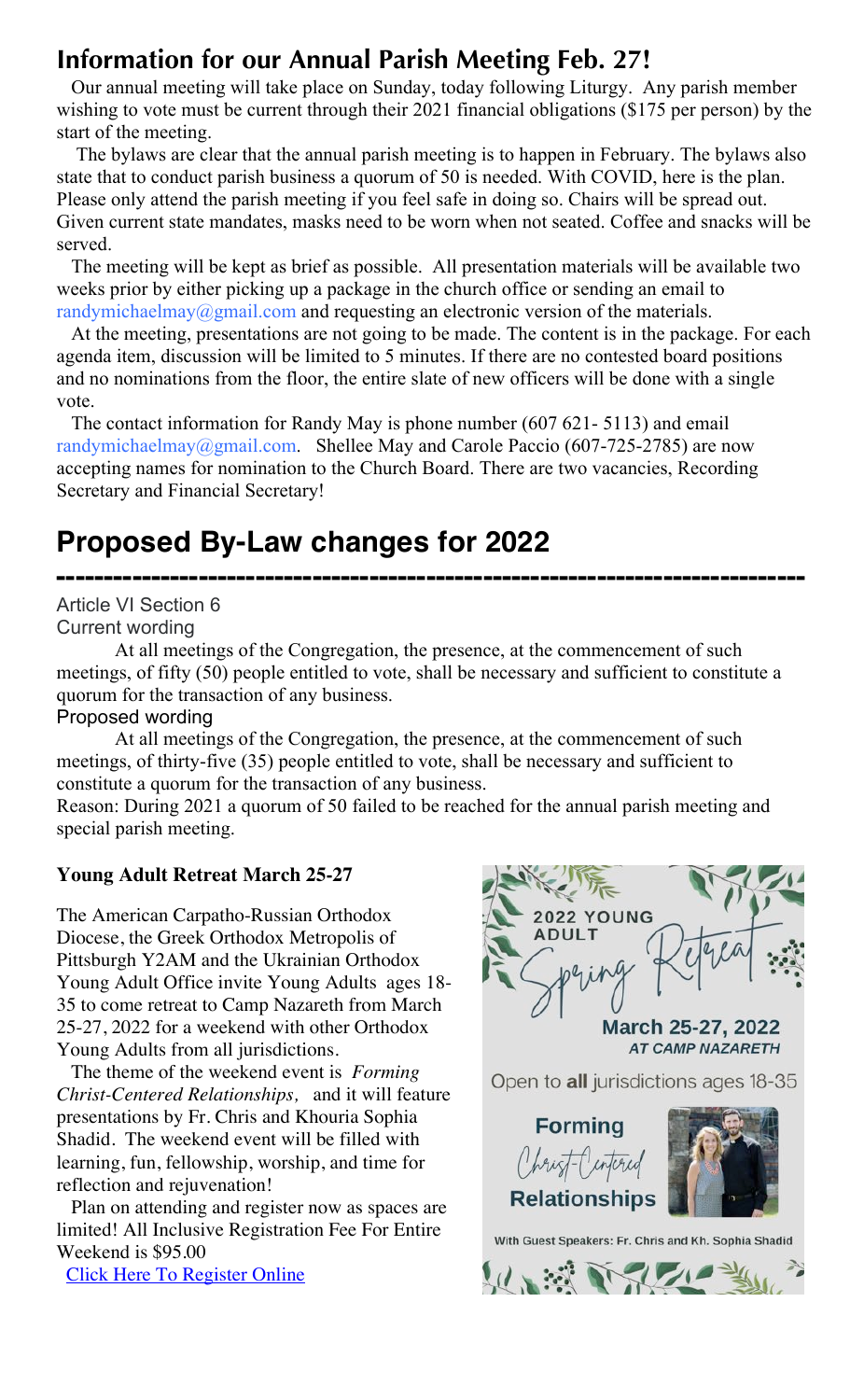

Mary **Mother** of God, Pray for us!

"To pray is to protest war in front of God. Never stop asking the Lord with faith and insistence for the end of conflict."

-Pope Francis

## **Ecumenical Prayer for Peace** Tuesday Evening, March 1, 6 PM

Light refreshments will follow at the Center

**St. Michael's Orthodox Church 296 Clinton Street** 

Icon of the Mother of God SS.Cyril and Methodius Orthodox Church Camp Nazareth, Mercer, PA

#### **SPECIAL PETITION FOR PEACE IN UKRAINE**

O God, You are our refuge and strength, and a very present help in trouble. (Poder 46:1) Hear our heartfelt supplication on behalf of the people of the country of Ukraine. Protect those in danger with your holy angels and grant them courage. Turn back all manner of attacks. May hostility fade away. Let Your peace descend upon the whole land, so that the shedding of blood in warfare, violence, terrorism, tyranny, and all manner of strife may come to a swift end. Enlighten all civil authorities around the world with wisdom to diligently work for reconciliation. O Lord of hosts, we have no other help but You in times of distress: quickly hear us now and have mercy!